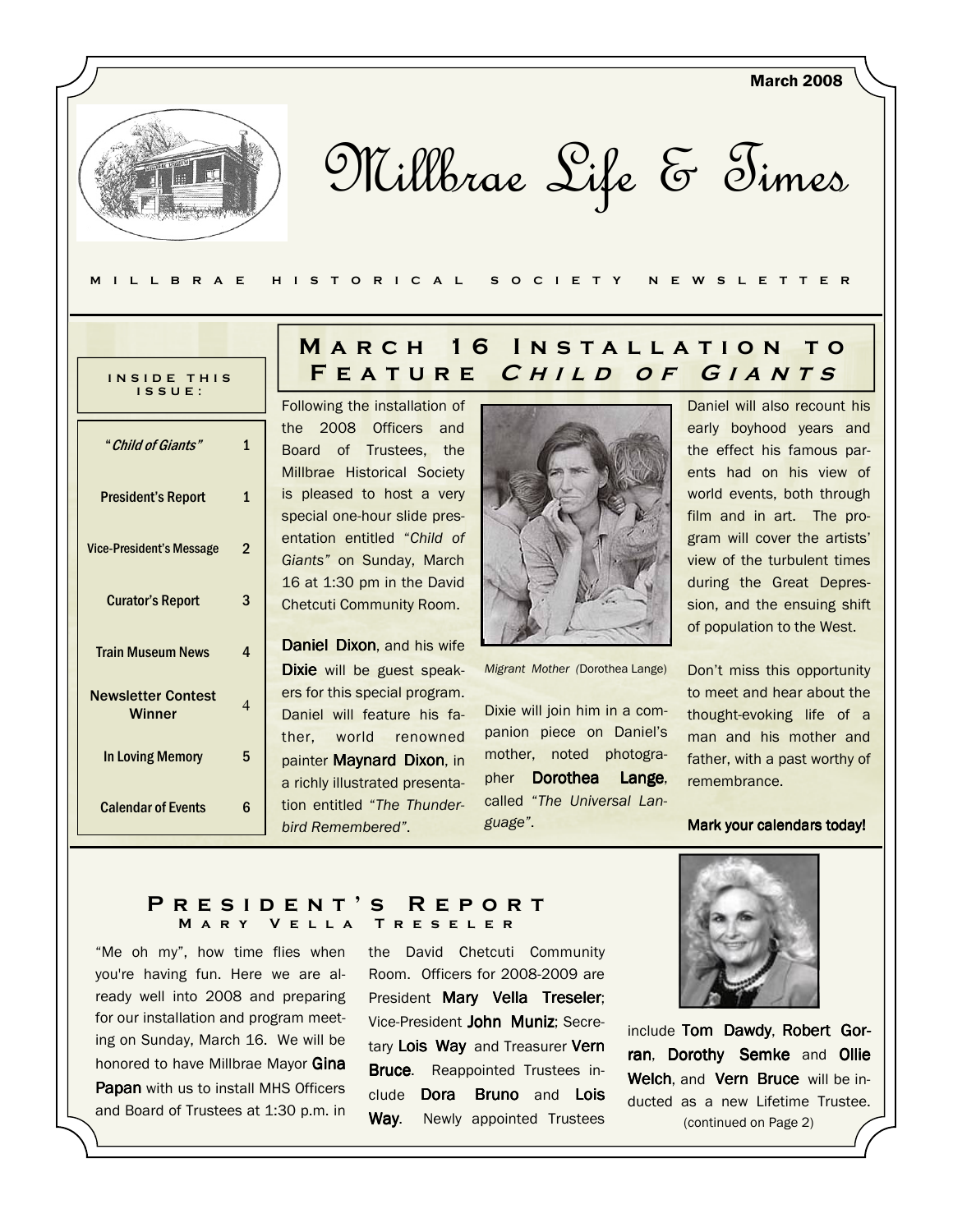#### PAGE<sub>2</sub>

MILLBRAE LIFE & TIMES

#### V i c e - P r e s i d e n t ' s M e s s a g e J a c k G a r d n e r

I think you'll all agree that 2007 was a fun-filled year! We had our Installation, with **Fred La Cosse** presenting a wonderful program on democratic action and the importance of voting to keep America strong. We held our Annual Picnic in July, which went very well with the aid of the Millbrae Lions Club. We participated in the Millbrae Scramble, which helped folks learn where the Millbrae Museum and Millbrae Train Museum are located. In December, the Annual Holiday Party was held at

the Museum, with food supplied by Leonardo's Deli, along with champagne and punch. There was music and singing and a good time had by all!

We are starting 2008 with our Installation Program on Sunday, March 16 at the Chetcuti Community Room. There will be an interesting program entitled "Child of Giants" presented by Daniel Dixon, son of world-renowned painter Maynard Dixon and photographer Dorothea Lange, who



will share personal information about his famous parents.

Please plan to be there on Sunday, March 16 at the Chetcuti Community Room at 1:30 pm to see your new MHS Officers and Trustees installed and to see and hear this interesting presentation.

#### P R E S I D E N T 'S R E P O R T ( c o n t i n u e d f r o m p a g e 1 )



Refreshments will be served and admission is free.

My thanks to Nominating Committee chairman **Jack Gardner** and his fellow committee members **Ann Gardner** and George Habeeb for their hard work. Also many thanks to those Officers and Trustees who have agreed to retain their positions for another year of service.

Once again, it is an honor and a privilege to serve as your President.

Our new book "Images of America: Millbrae" is now on sale. Cost is \$21, which includes sales tax. If you are interested in purchasing a copy, please call our Museum at 692-5786 and leave a message or stop by any Saturday afternoon between 12 noon and 4:00 p.m. On another note, you can see by our Vice-President's report that we had a very busy and productive year. In celebration of the 20th Anniversary of the Millbrae Museum dedication and in recognition of the book "Images of America: Millbrae", the Millbrae Historical Society was honored and most appreciative to receive two Commendations from the Millbrae City Council at their meetings of April 10, 2007 and January 8, 2008, respectively.

Also, on January 16, Curator **Alma Massolo** and I were invited to the Magnolia of Millbrae to talk about the history of Millbrae and have been invited by Mills Estate Villa in Burlingame for a repeat performance on February 27.

I look forward to seeing you all on Sunday, March 16....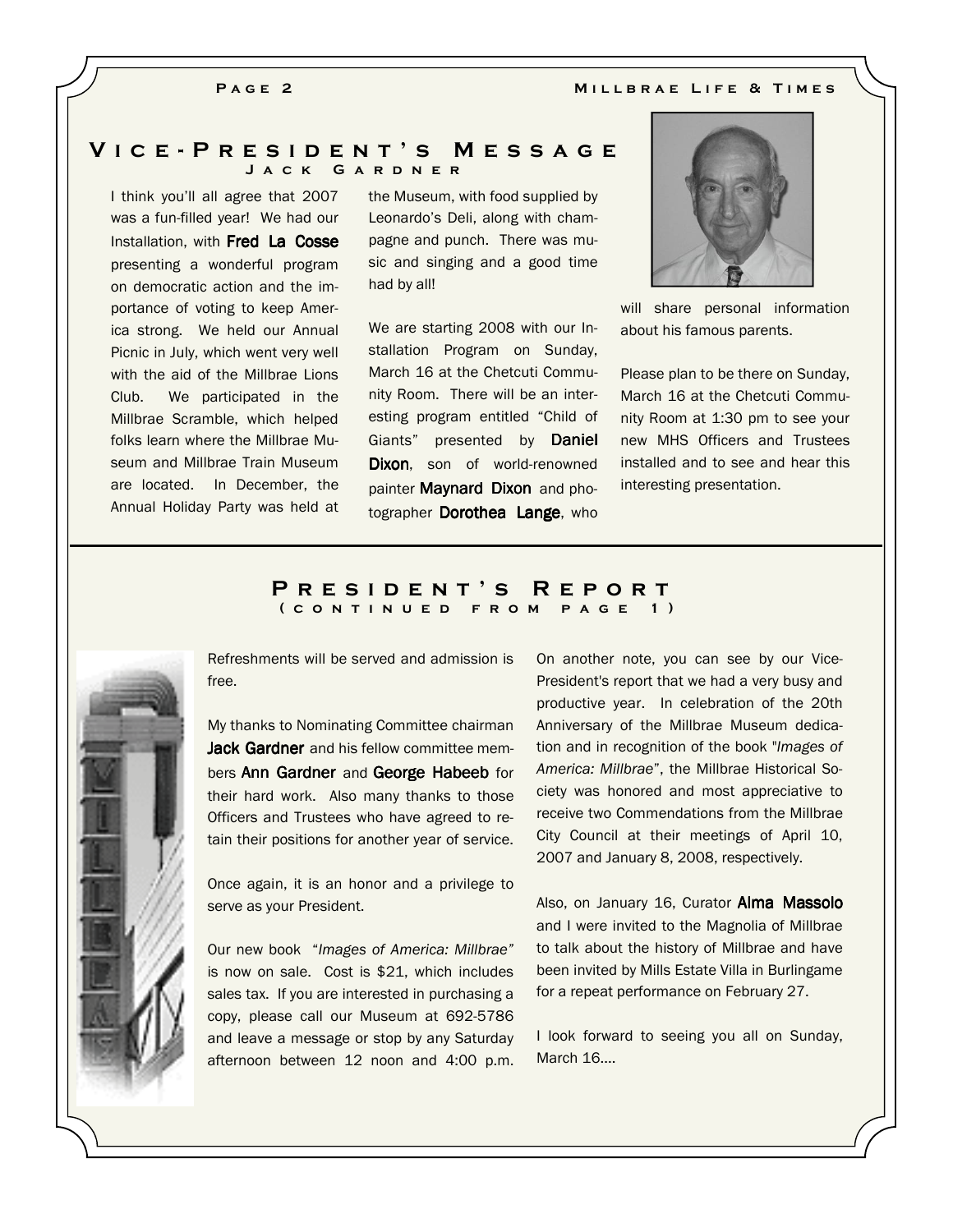#### C U R A T O R ' S R E P O R T A L M A M A S S O L O

Oh! If we only had more space for displays in the Millbrae Museum, we would be very happy!

I managed to squeeze a display of Millbrae artists into a corner of the Heritage Room. So far we have paintings from David Harris, Alexander Nepote, and Frances Caine. Some of Mrs. Caine's outstanding criminal composite drawings are also on display. She was called upon "whenever anything happened" to work up a drawing of a suspected rapist, murderer, or robber, based on descriptions provided by the victims. We offer thanks to retired Sergeant Ron **Caine** and his wife, **Alice**, for the contribution of his mother's artwork, which greatly enhances the Museum.



Joe Hakl's painting of the early days at the Millbrae Train Depot is hanging in the Frances Baxter Room, named after the Society's second Historian (1972—1991). Several works of **Albin Kern**, who was world famous for his landscapes, are hanging in the Museum kitchen.

I recently had the pleasure of meeting Kathy Levine and a friend, two lovely ladies from Cleveland, Ohio. Kathy came to search for a brother who lived in this area in the 1950's. She also wondered if we had any information on **Charles Howard**, owner of the famous racehorse Seabiscuit. I referred her to the Burlingame Historical Society for further information. They were very complimentary of our Museum.

MHS President Mary Vella Treseler and I presented a program at the Magnolia of Millbrae. We brought displays and some special historical pieces — in other words, we brought the Museum to them. We were very well received, and our talk was followed by a lively question and answer session. It was a very enjoyable afternoon for them and for us.

Our newly published history book, "Images of America: Millbrae" is selling very well. We have several repeat customers who are buying the book to be given as a gift.





On January 12th, we participated in Millbrae's 60th Anniversary Celbration by opening the Museum at 10 am and serving coffee and sweets. Many guests toured the Museum that day.

Two great members of the Millbrae Historical Society, Bob Treseler and Bill Baxter, passed on in December. The Society has received several generous monetary donations in their honor. We graciously thank those individuals who made the donations.



The family of **Bill Baxter** used the Museum for the reception following Bill's memorial service, which worked out very well for them. After all, Bill was a founder of the Museum, and it was his dedication that made the Museum what it is today. We honored him by allowing his family to hold the reception in the Museum. In appreciation, his family gave a very large monetary donation to the Museum. Our special thanks to **Paul Baxter** and family.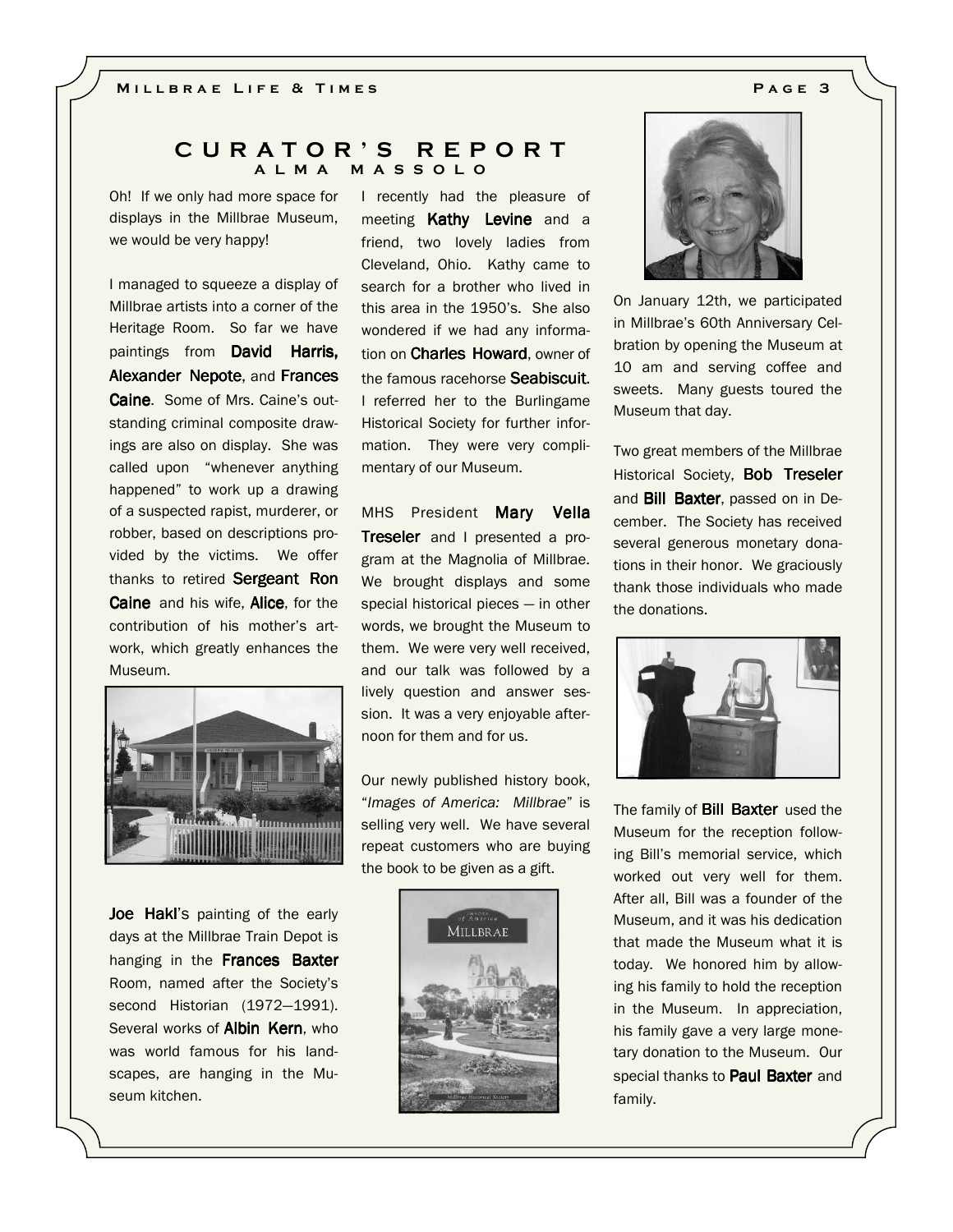#### PAGE 4 MILLBRAE LIFE & TIMES

#### TRAIN MUSEUM NEWS E L I Z A B E T H F U R B E R , E D I T O R V e r n b r u c e , r e p o r t e r

In spite of our very wet weather, we have had a great turnout of visitors to our Train Museum. From nine weeks to 90 years old, and from Millbrae to Tokyo, we get people from all over. In addition, in January the City of Millbrae had an "Open House" of all its facilities in celebration of the City's 60th Anniversary. We were fortunate enough to be included in the festivities. As a result, we saw over 60 visitors in the short four hours of the event! Most of the people

that stopped by live right here in Millbrae and did not know that we have this wonderful museum.

Because of the increase in visitors over the past few months, our docents have been especially busy. Our Society wishes to acknowledge the efforts and enthusiasm of the following volunteers: Elizabeth Furber; Robert Gorran; Richard Kennedy; Gino and Gerry Micheli; Vernon Bruce and William Bruce.



Richard deserves particular notice; he is a high school student who comes regularly as part of his community service. He has become quite good acting as greeter and tour guide.

Stay tuned for more news in the next newsletter.

# N E W S L E T T E R c o n t e s t w i n n e r

Congratulations to **Paul Larson** for submitting the winning entry in the "Name the Newsletter" contest. The Millbrae Historical Society Board of Trustees voted to approve Paul's suggested newsletter name from a number of submittals. Starting with this issue, the Society's newsletter will be called "Millbrae Life and Times". Thanks also to Society members Ronald Johnson and Ollie Trost Welch for submitting ideas for consideration.

## W E L C O M E T O O U R n e w m e m b e r s

Carmen Morello Ralph Bennett Ron & Alice Caine Marge Colapietro

Upgraded to Life Membership

Theresa Rolandelli



"It's about three gallons thataway.

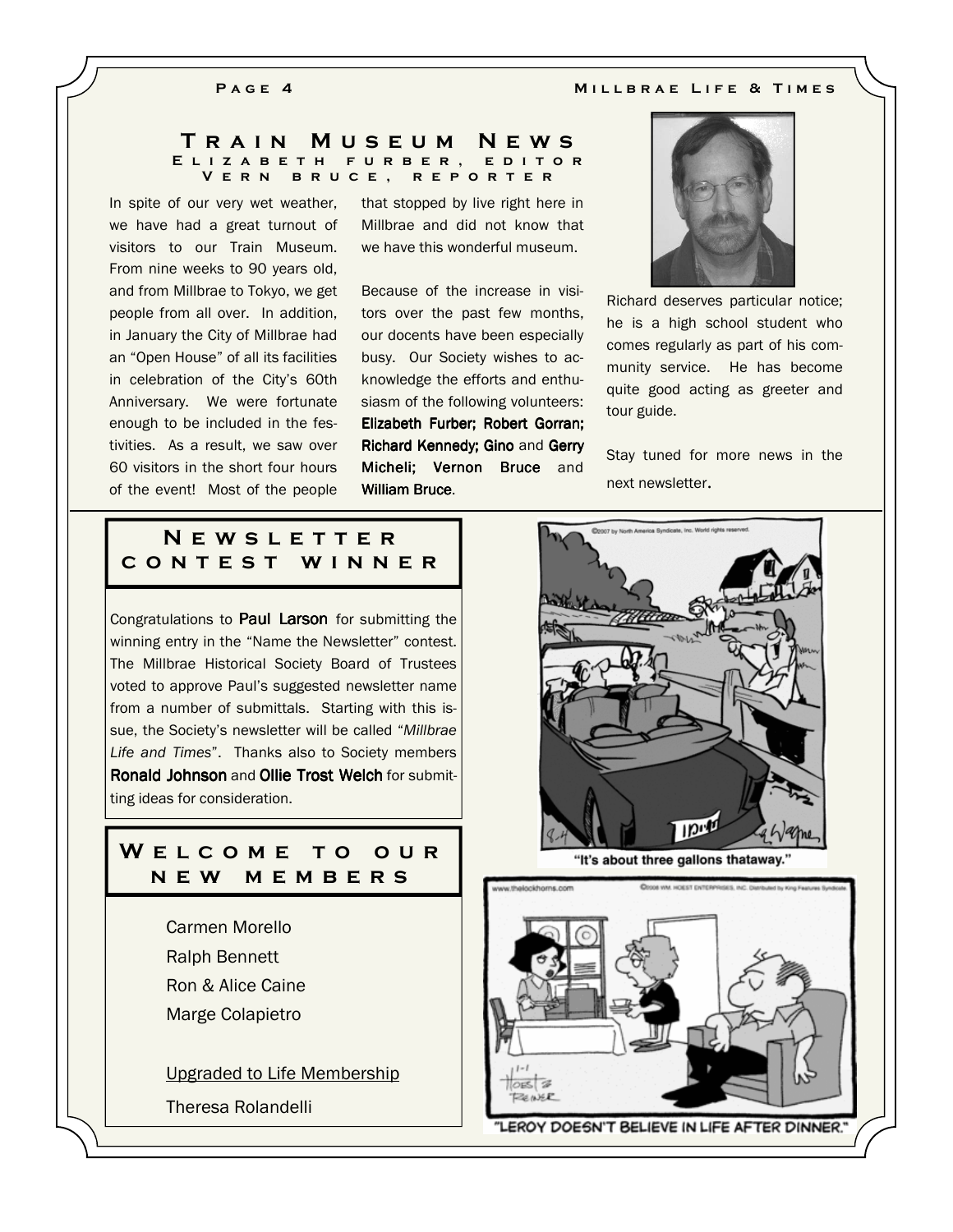# IN LOVING MEMORY

#### In remembrance of Bill Baxter ......

Bill Baxter was born September 4, 1922 and died December 23, 2007 at the age of 85. Bill was a founding member of the Millbrae Historical Society, served as its President for several terms, and devoted countless hours to the creation of the Millbrae Museum. Bill was named the Millbrae Man of the Year for 1992 for his work as a great community volunteer. During World War II, he served in the United States Air Force and retired in 1982 with the rank of Major. Bill served California's educators as Statewide Director of Communications for the California Teachers Association. In 1984, Bill received the Congressional Public Service Award. His wife Frances was the Millbrae Historical Society Historian from 1972 to 1991. Bill will be terribly missed by the community and especially his fellow members of the Historical Society.

## In remembrance of Robert Treseler …...

We were saddened to hear of the death of Millbrae Historical Society Lifetime Member Robert Treseler on December 25, 2007.

Robert was a former Millbrae mayor, City Council member and City Treasurer. He also served on the City of Millbrae Planning Commission and Personnel Board. He served as a former Vice-President and Treasurer of the Millbrae Historical Society. He was always involved with the community.

Robert leaves behind his wife of 17 years, current City Treasurer Mary Vella Treseler, five children and five grandchildren.

He will be missed. May he rest in peace..





To receive e-mail reminders of Millbrae Historical Society meetings and events, please send your e-mail address to Joe Teresi at jtnia@comcast.net